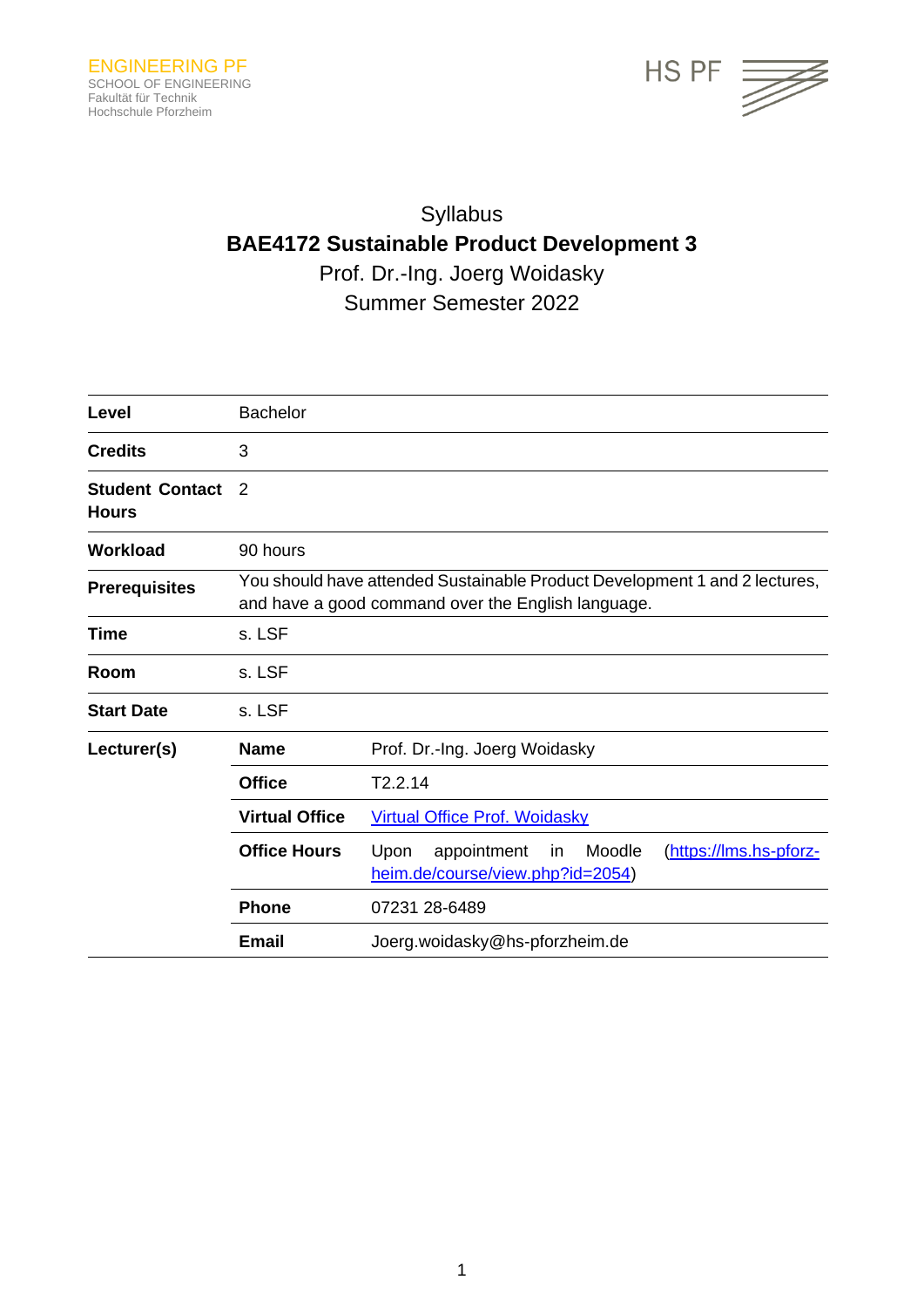#### **Summary**

During this seminar, students use a practical business example to apply procedures for product and market development and product assessment with regard to sustainability requirements.

The company representatives will both present his or her challenges from a business point of view, and will attend the final presentation round.

#### **Outline of the Course**

- Introduction and implication of product design in businesses
- Business application of sustainability
- Creativity processes
- Innovation in SME

## **Course Intended Learning Outcomes and their Contribution to Program Intended Learning Outcomes / Program Goals**

|     | Learning outcome                                                                                                                                      | Contribution                                                                                 | <b>Assessment</b>                                |
|-----|-------------------------------------------------------------------------------------------------------------------------------------------------------|----------------------------------------------------------------------------------------------|--------------------------------------------------|
| 1.3 | <b>Students</b><br>demonstrate<br>key<br>knowledge in Business Admin-<br>istration.                                                                   | Strategic decisions, theories and instru-<br>ments of International Management               | Participation in class + outcome<br>of assigment |
| 1.4 | <b>Students</b><br>demonstrate<br>key<br>knowledge in Economics.                                                                                      | Background to international economics<br>and international trade                             | Participation in class + outcome<br>of assigment |
| 2.2 | Students demonstrate the ability to<br>use information systems effec-<br>tively in real world business set-<br>tings.                                 | Research on different countries                                                              | Participation in class + outcome<br>of assigment |
| 3.1 | Students are able to apply analyti-<br>cal and critical thinking skills to<br>complex problems.                                                       | Develop own case study in international<br>business                                          | Class work, presentations                        |
| 4.1 | Students are able to develop busi-<br>ness ethics-based strategies and<br>are able to apply them to typical<br>business decision-making prob-<br>lems | Ethical decision making in international<br>management                                       | Discussion in Class + outcome<br>of assignment   |
| 5.1 | Students demonstrate their ability<br>to express complex issues in writ-<br>ing.                                                                      | assignments                                                                                  | assignments                                      |
| 5.2 | Students demonstrate their oral<br>communication skills in presenta-<br>tions and lectures.                                                           | Communication of knowledge in Interna-<br>tional Management and Cross-Cultural<br>Management | Discussion in class                              |
| 6.1 | Students show that they are able<br>to work successfully in a team by<br>performing practical tasks.                                                  | Conducting group work                                                                        | Outcome of group work                            |

# **Teaching and Learning Approach**

Learning will be achieved through presentation and to a larger extent through group work, discussion, and additional students' presentation.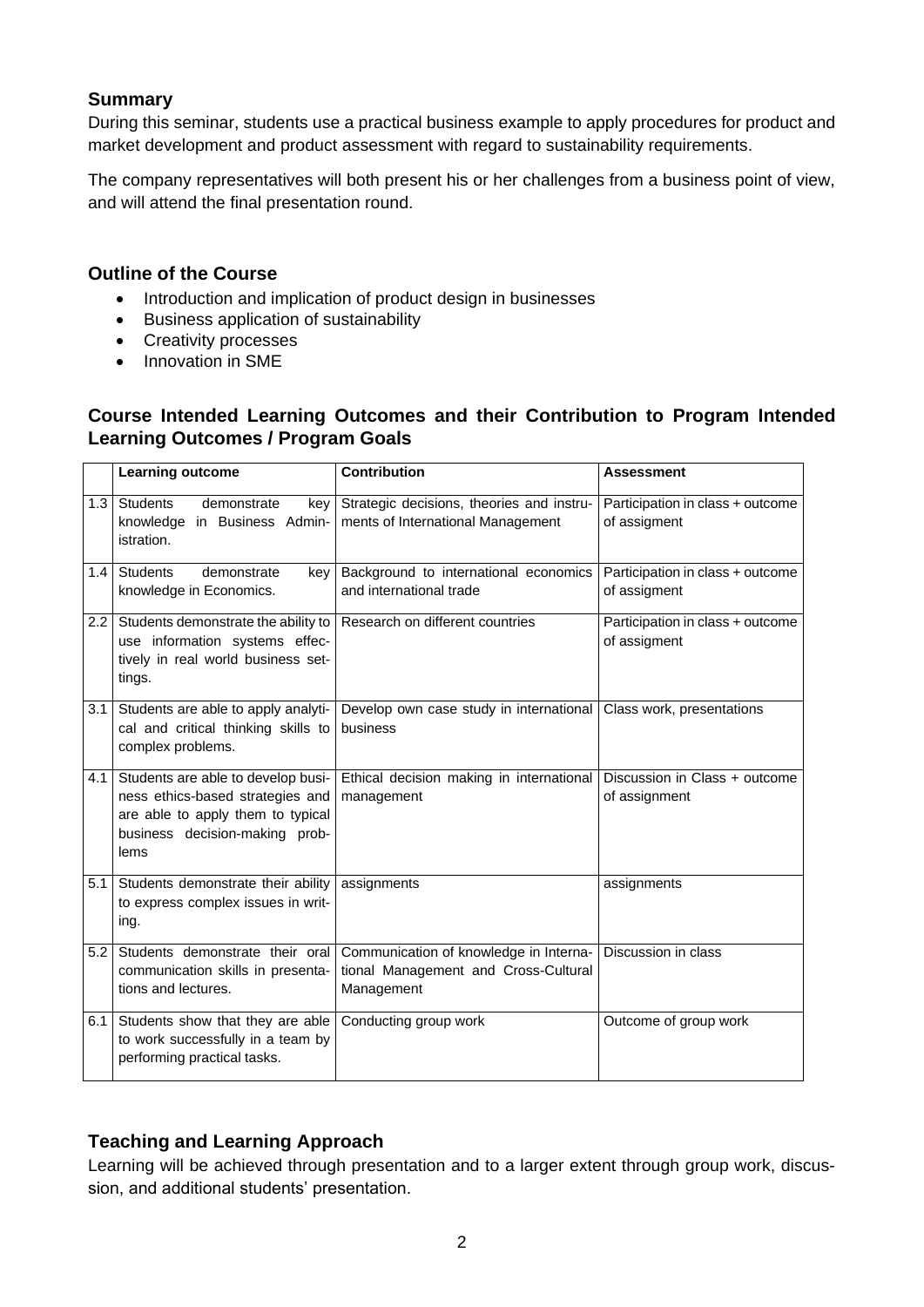# **Literature and Course Materials**

Course Material:

Handouts (e-learning based)

#### Background reading:

- Ehrlenspiel, K.: Integrierte Produktenwicklung. Hanser Verlag, München, 2009, ca. 80,-€ / 770 S.
- Engeln, W.: Methoden der Produktenwicklung. Oldenbourg, München, 2011, ca. 25,-€ /230 S.
- Schäppi, B. et al.: Handbuch Produktentwicklung. Hanser Verlag, München, 2005; ca. 150,- €/ 840 S.
- Ponn, J.; Lindemann, U.: Konzeptentwicklung und Gestaltung technischer Produkte. Springer Verlag/VDI, 2011; ca. 70,- €/ 460 S.
- Wimmer, W., et al.: Ecodesign the competitive advantage. Springer Verlag, Dordrecht, 2011; 60,- €/ 230 S.
- Fleischer, G. (Hrsg.): Eco-Design Effiziente Entwicklung nachhaltiger Produkte mit euro-Mat. Springer Verlag, Berlin, 2000
- Behrend, S. et al.: Umweltgerechte Produktgestaltung ECO Design in der elektronischen Industrie. Spinger Verlag, Berlin, 1996
	- VDI-Richtlinien, u. a. 2206 (V-Modell/Mechatronik), 2221 (Entwicklungsmethodik), 2243 (Recyclinggerechte Produktentwicklung)

## **Assessment**

WI Students and REM students will have different assessment methods. The WI method will be as follows:

- First Assignment will be a graded Exposé paper (project planning), weighed 1
- Second Assignment is the final oral presentation, weighed 2
- Third Assignment is the final written report (including an extended abstract in English language), weighed 3
- The final individual grade will be composed of the three assignments, and weighed according to the figures given above.

*Recommendations*: Observe the requirements and assessment table items in [Table 1:](#page-3-0)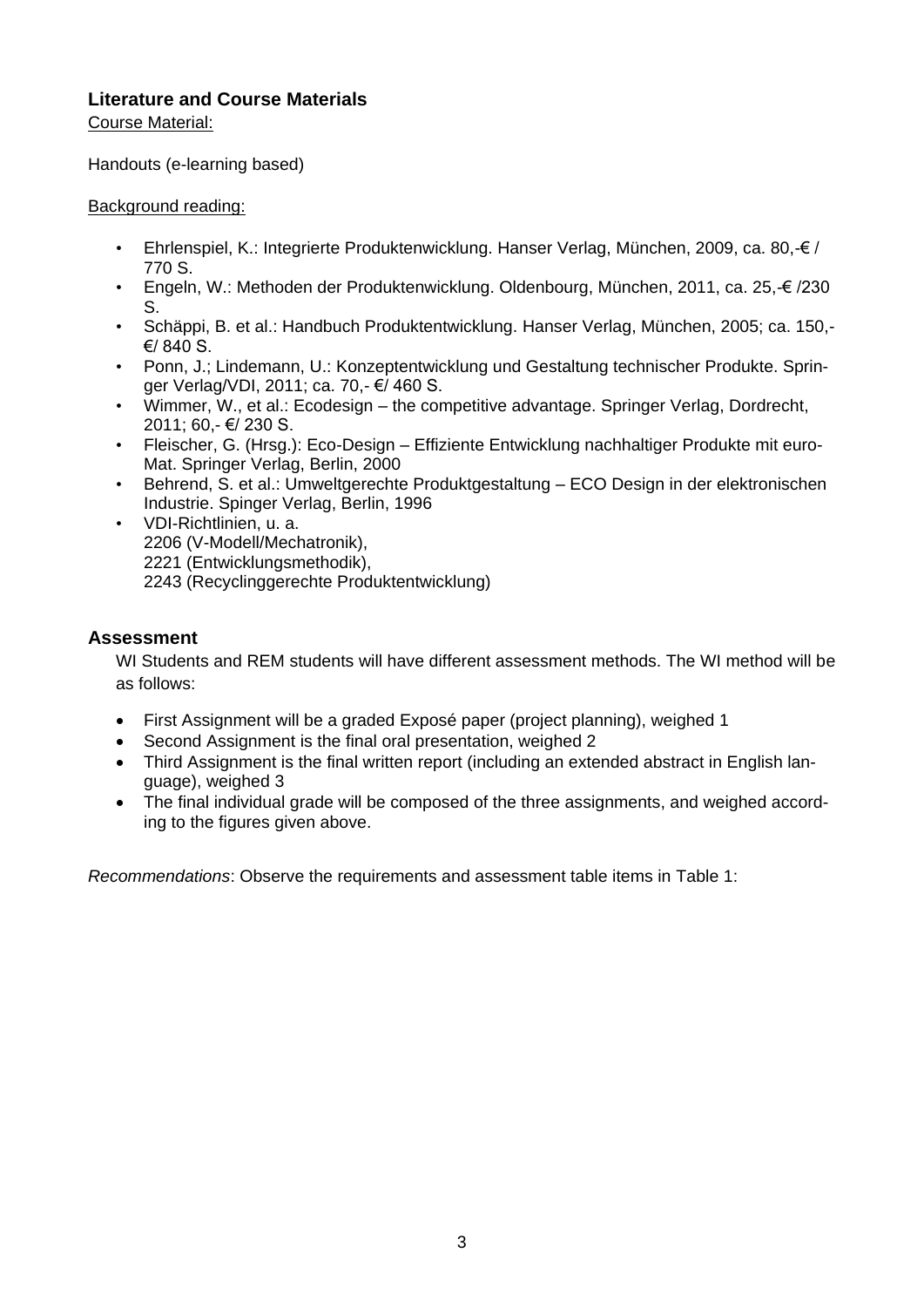#### <span id="page-3-0"></span>**Table 1: Grading basis requirements for this lecture**

| <b>Presentations</b> | formal            | Overview over the presentation (table of contents)                                                          |  |
|----------------------|-------------------|-------------------------------------------------------------------------------------------------------------|--|
|                      |                   |                                                                                                             |  |
|                      |                   | Change of methods (e.g. video, use of board)                                                                |  |
|                      |                   | free speech                                                                                                 |  |
|                      |                   | inclusion of audience                                                                                       |  |
|                      |                   | appropiate information on slides (little text)                                                              |  |
|                      |                   | no typos/mistakes on slides                                                                                 |  |
|                      |                   | identification of references                                                                                |  |
|                      |                   | summary                                                                                                     |  |
|                      | contents          | attractive start                                                                                            |  |
|                      |                   | continuous line of thought and arguments                                                                    |  |
|                      |                   | sufficient depth of argumentation                                                                           |  |
|                      |                   | give quantitative information as much as possible                                                           |  |
|                      | <b>Discussion</b> | familiarity with topics                                                                                     |  |
| <b>Papers</b>        | formal            | pages max.announced in lecture not exceeded                                                                 |  |
|                      |                   | Submission due date kept                                                                                    |  |
|                      |                   | paper printout                                                                                              |  |
|                      |                   | identification of references (in text AND as foot/endnotes):<br>Without references never better than "good" |  |
|                      |                   | picture and table captions                                                                                  |  |
|                      |                   | page numbers                                                                                                |  |
|                      |                   | Introduction                                                                                                |  |
|                      |                   | summary                                                                                                     |  |
|                      |                   | title                                                                                                       |  |
|                      |                   | date                                                                                                        |  |
|                      |                   | Identification of type of document                                                                          |  |
|                      | contents          | continuous line of thought and arguments                                                                    |  |
|                      |                   | sufficient depth of argumentation                                                                           |  |
|                      |                   | appropriate use of graphs and tables                                                                        |  |
|                      |                   | give quantitative information as much as possible                                                           |  |

**Grading:** based on seminar / assignment results

- 'Sehr gut' represents exceptional work, far above average.
- 'Gut' represents good work, above average.
- 'Befriedigend' represents average work.
- 'Ausreichend' represents below average work with considerable shortcomings.
- And 'mangelhaft' is just exceptional work in the wrong direction or with unacceptable shortcomings.